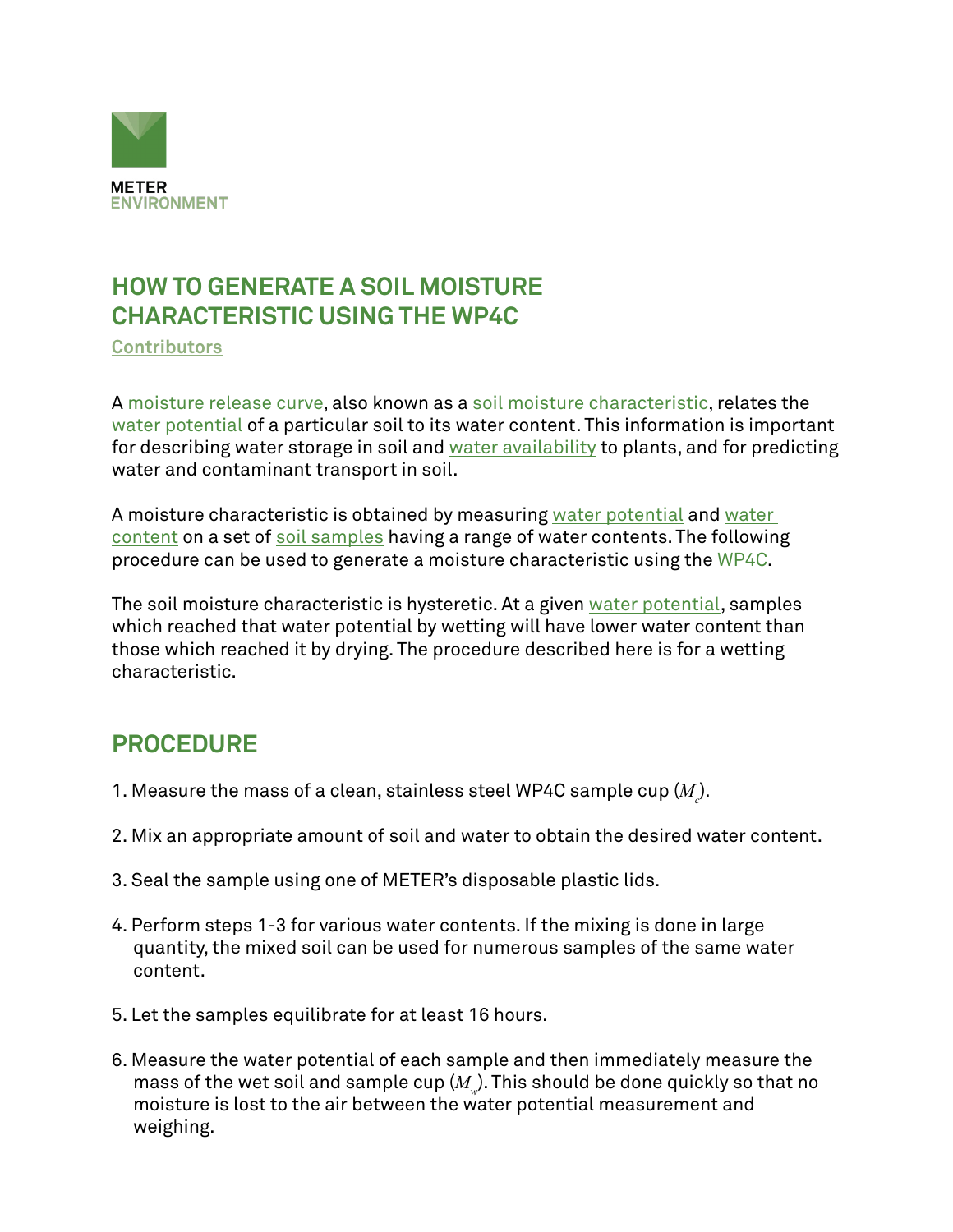- 7. Place each sample with their lids off in a drying oven. Leave them in the oven for at least 16 hours at 105 degrees Celsius. When the samples are removed, immediately place the samples in a desiccator to prevent the collecting of any moisture from the air. The cups are cool after 10 to 15 minutes.
- 8. As soon as the samples are cool, measure the mass of the dry soil and sample cup (Md). The water content (g/g) can be calculated using the following equation:

$$
(g/g) = \frac{M_w - M_d}{M_d - M_c}
$$

9. The resulting data can then be plotted in a spreadsheet as shown in Figure 1.

### **NOTES**

- 1. Although not necessary, the equilibration of the sample can be improved if the seal on the sample cup is somewhat airtight. This can be accomplished by using a square of Parafilm between the lid and sample cup or by sealing the perimeter of the lid with an impermeable tape.
- 2. The mixing of the soil is easiest if it is done in a large quantity (15 or more grams) and then added to the sample cup. The more finely the soil is mixed, the more reliable and consistent the results will be.
- 3. If the desired water content range is unknown, begin with an air-dry sample and increase the water content of successive samples in increments of .05 g/g or less until the soil becomes saturated.



**Figure 1. Sample moisture release curve for Walla Walla silt loam using the WP4C Dew Point PotentiaMeter\***

**\*This line is power law fit to the data.**